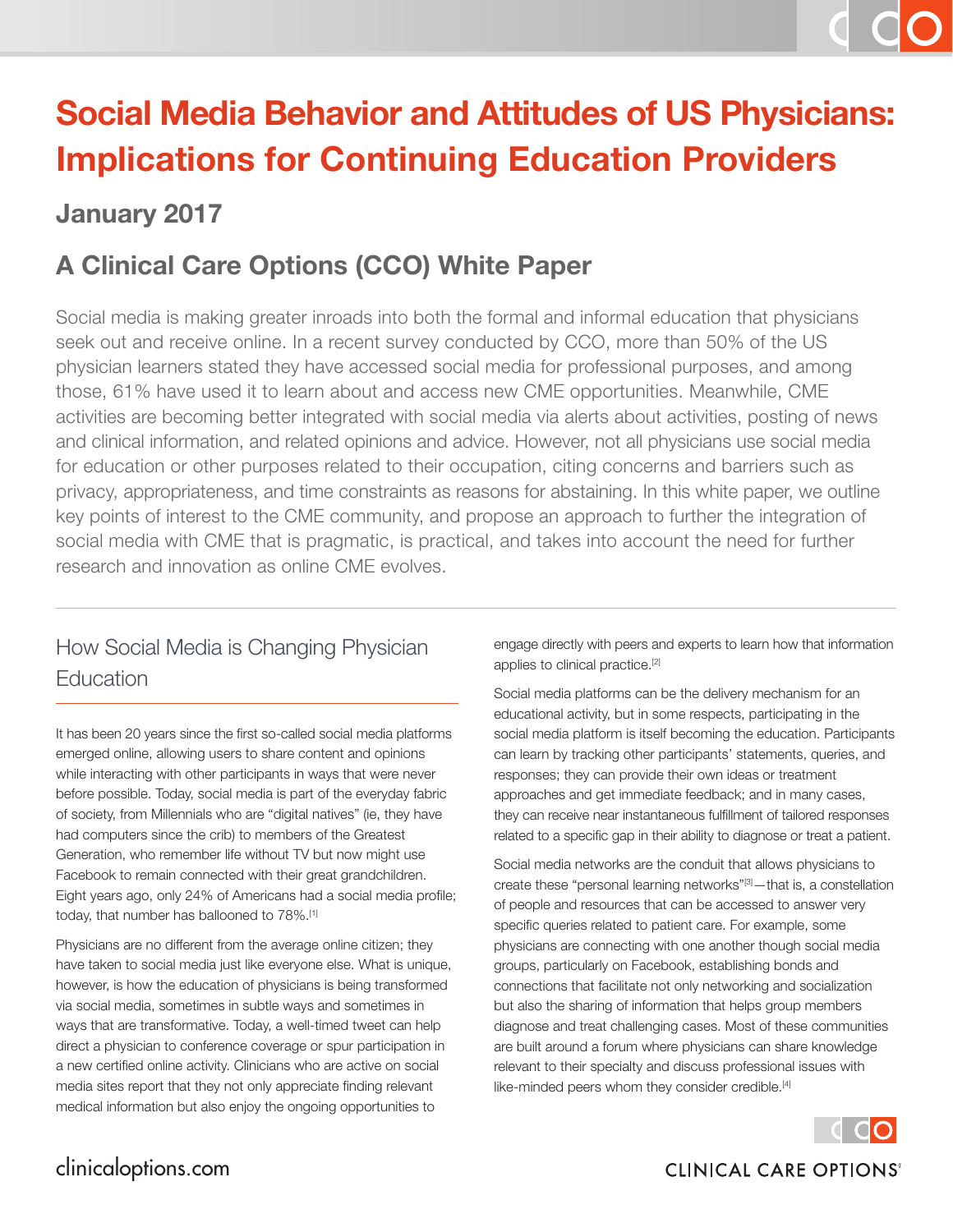With that backdrop, CCO sought to study the evolution and adoption of social media and its utility in medical education among our physician membership. We sought to take stock of current social media utilization and trends. We also wanted to listen carefully to our physician learners in order to understand how medical educators could fine-tune and evolve existing social media initiative and, of importance, do so in a way that is sensitive to physicians' concerns about privacy and appropriateness of social media for professional purposes. The results, as described in this white paper, were eye-opening and may have important implications for the CME community at large.

To learn more about the social media behaviors and attitudes of the learner population, a 29-question survey was sent to US physicians who are members of the Clinical Care Options (CCO) Web site. More than 200 responses were received. Survey respondents tended to be mid-career, with 25% reporting they were in the range of 45-54 years of age, although many younger and older physicians responded as well (Figure 1).



**Figure 1. Survey respondents by age.**

Respondents reported a wide variety of specialties, reflecting the diverse CCO membership attracted through specialty-specific portals. The largest group was hematology/oncology, which accounted for 25% of the overall survey takers (Figure 2) and represents one of the most rapidly changing medical specialties. Approximately one third of the physicians indicated their practice setting as an academic medical center, whereas the rest reported a variety of community (and some public/government) affiliations. Most work in an urban practice setting (65%), and others worked in suburban (26%) and rural (5%) settings.

The survey sample also skewed more heavily male, at 63% of respondents, which has been seen in other surveys and may in part reflect the demographic breakdown to be expected given the age range of respondents; that is, male physicians tend to be overrepresented in older age ranges.[5]

#### **Figure 2. Survey respondents by specialty.**



#### Social Media Usage: Personal vs Professional

One key point evaluated through the study was how many physician members use social media for *personal engagement vs occupational or professional purposes,* such as accessing CME, seeking medical/conference information and news, or engaging in discussions with colleagues.

Overall, 71% of physicians reported using social media for personal reasons, with women more likely to use it in this manner compared with men (76% vs 68%, respectively); usage was very high among 25-34 year olds (90%) and, as might be expected, trended downward for older age groups. Even among physicians 65 years of age or older, however, usage was still fairly high at 56%.

More than one half (54%) also use social media professionally, with use again skewing more heavily to younger members (63% of 25-34 year olds). In fact, there seems to be somewhat of a "digital divide" in the learner population, with 64% of 25-44 year olds reporting using social media in this way vs just 48% of those 45 years of age or older (Table).

#### **Table. Self-Reported Use of Social Media for CME and Other Occupational/Professional Purposes**

|               | <b>Aged 25-44 Yrs</b> |    | Aged $45+Yrs$ |    |
|---------------|-----------------------|----|---------------|----|
|               | n                     | %  | n             | %  |
| <b>Yes</b>    | 52                    | 64 | 59            | 48 |
| No            | 25                    | 32 | 63            | 52 |
| <b>Unsure</b> |                       | h, |               |    |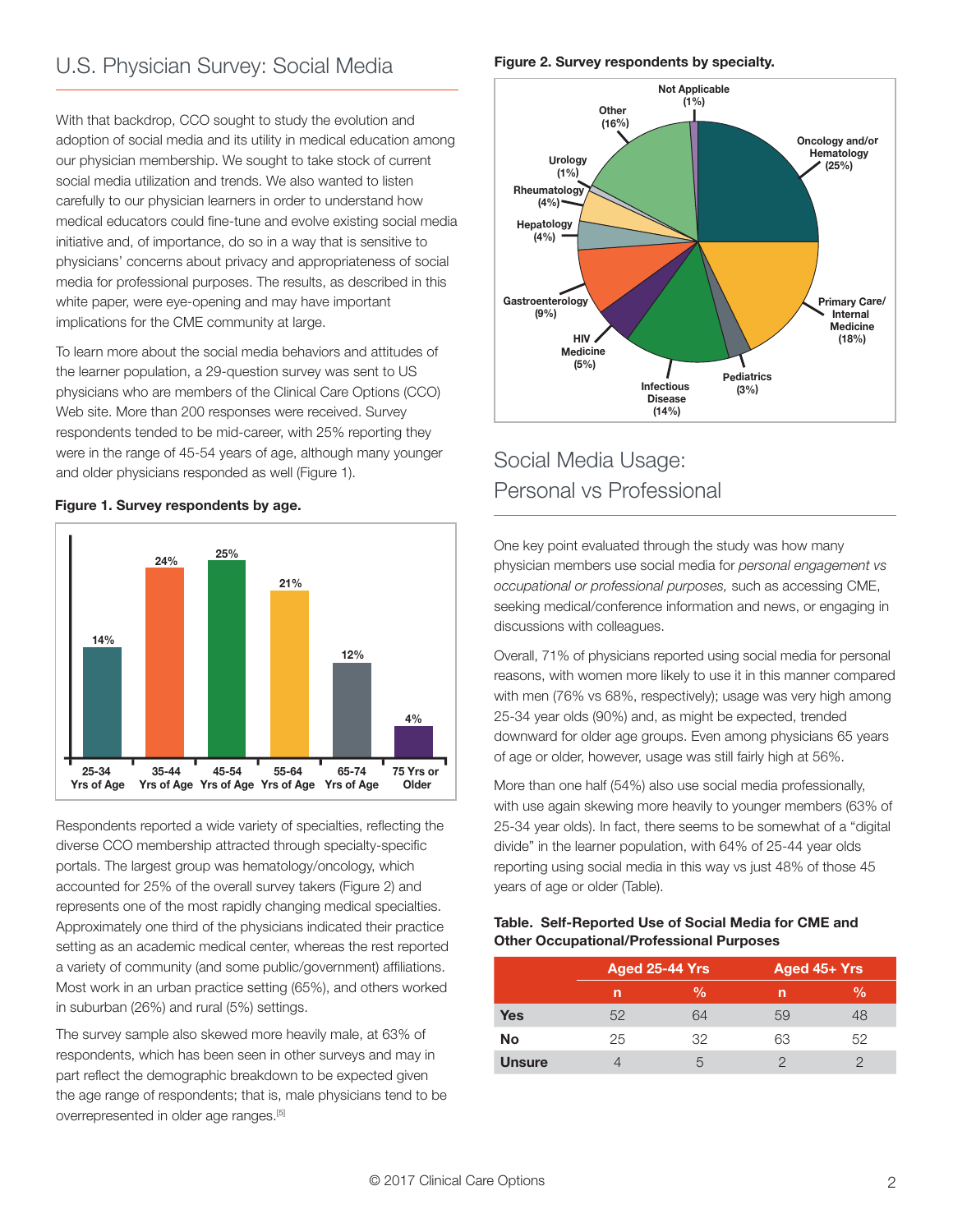This social media age gap was even more dramatic in a survey of Canadian oncologists reported in the *Journal of Oncology Practice,* with social media use at 93% for respondents aged 25-34 years and just 39% for those aged 45-54 years.<sup>[6]</sup> The authors warned that such a dramatic rift could lead to "critical gaps in communication, collaboration, and mentorship."[7]

In addition, we observed a significant gender difference whereby 67% of our female respondents reported occupational social media use compared with just 46% of male respondents. At first glance, this should not be surprising as, in the population at large, women have traditionally been more likely to use social media than men. However, this social media gender gap has now narrowed to the point where men today are participating in social media almost as frequently as women,<sup>[8]</sup> but hints of differential participation by gender remain in these data.

Professional use of social media by physicians varies by platform. Facebook, the most popular platform, skews more toward personal use: Among those physicians in the survey who said they do frequent social media, 46% reported they used Facebook for personal reasons, only 3% used it strictly for professional purposes, but a fairly substantial 29% said they use it for both. LinkedIn, the networking site designed for business, is frequented by 67% of social media–savvy physicians, most of whom (not surprisingly) cite professional reasons for using it. Twitter, although not as popular overall, has a respectable number of physicians who report using it for professional purposes.

### What Do Physicians Get From Social Media, Professionally?

The clear winners are news, conference updates, CME notifications, and other *passive* forms of participation. Although many people mistakenly believe that social media is defined by social interaction,





the vast majority of social media use is all about passively consuming news feeds and browsing friends' profiles rather than sharing or promoting original content.<sup>[9]</sup> Moreover, the informal "90-9-1 Rule" for online communities states that 90% of users "lurk" and never contribute, 9% occasionally contribute, and 1% account for the vast majority of contributions.<sup>[10]</sup>

This study reflects that rule of thumb, to some degree. A full 61% of our study participants said they used social media to find out about new CME opportunities, 66% cited medical conference information as a key benefit, and 79% said reading healthcare news was a key part of their social media experience. By contrast, discussion, sharing, and networking activities ranked much lower (Figure 3).

Content is not randomly dumped into social networks for physicians to stumble upon. It is fairly well established now that the most powerful forms of social media "advertising" are recommendations from a friend or trusted colleague.<sup>[11]</sup> The same principle applies to the recommendation of clinical content. One physician who responded to the survey put it this way: "Sometimes on Twitter, or via my personal use of Facebook (by being friends with people I went to medical school/residence/fellowship with), I'll find interesting articles, especially regarding the more policy/social/general news aspects of medicine."

#### CME-Focused and Physician-Focused Social Media Sites

Clinically focused social networks like Doximity, SERMO, and QuantiaMD have offered CME in various forms. For example, Doximity offers *AMA PRA Category 1 Credit* to clinicians who read CME-eligible articles and submit a credit claim request. QuantiaMD offers access to a library of online CME programs produced and accredited by third parties. HealthTap, a smaller and somewhat lesser known network, offers CME credit to physicians who collaboratively discuss and solve challenging medical cases in a "Global Rounds" virtual space.

Although most of the physicians in the survey do not regularly use these clinically focused social networks, many have at least tried them, and small subsets of physicians who do access social media are regular users of SERMO (23%), Doximity (24%), and QuantiaMD (20%). Keep in mind, however, that one half of the physicians in the survey said that they did not access social media at all for professional purposes, and therefore, the actual percentage of physicians who regularly use these services likely is much smaller.

Regarding those physicians who have not used social media professionally, a substantial minority stated they had interest in trying some in the near future, particularly those with a clinical focus, such as Doximity (39%), SERMO (30%), and QuantiaMD (26%), which were ranked much higher than Facebook (16%) and Twitter (7%).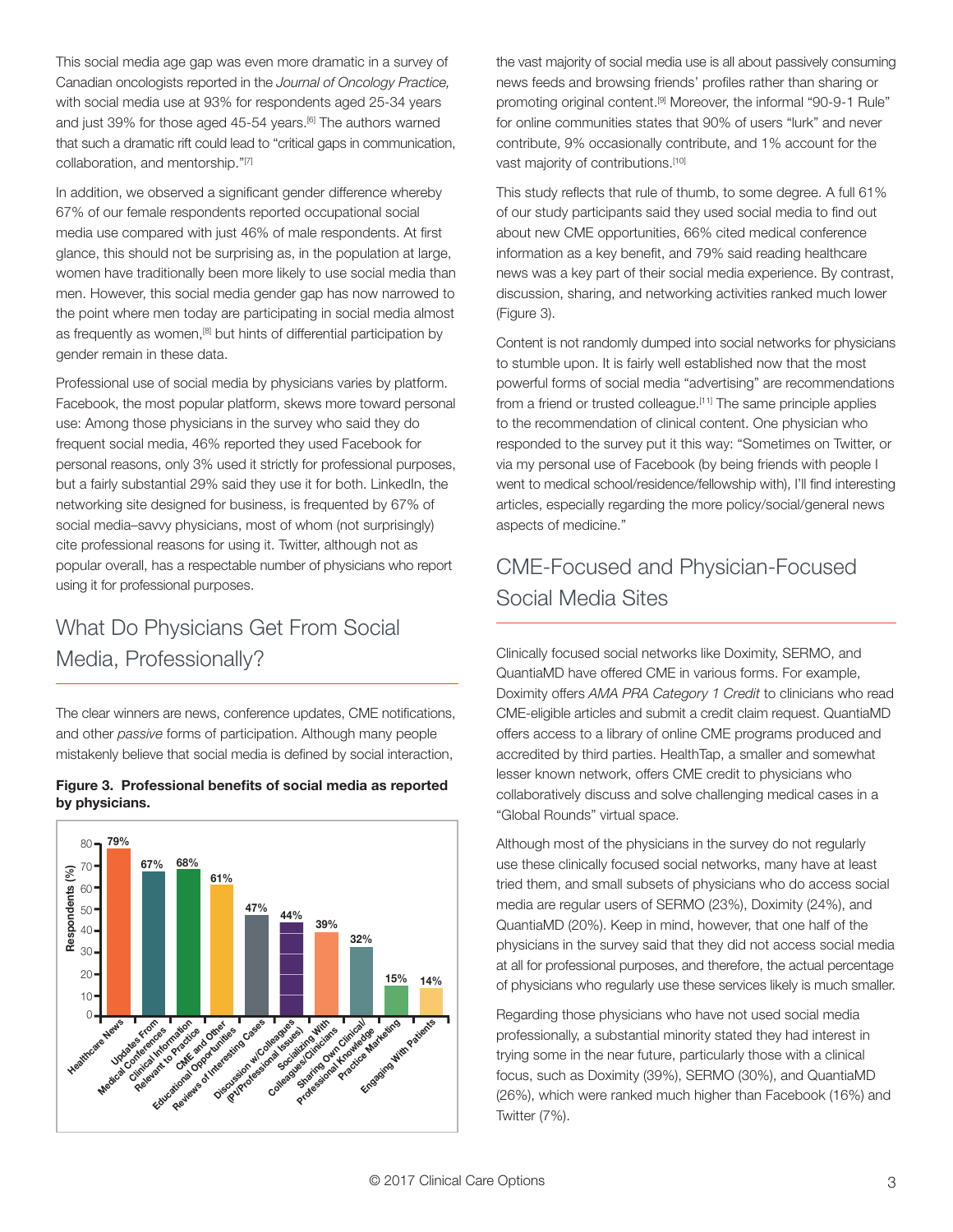#### **What have you learned via social media?**

*Based on physician responses to the CCO Social Media Survey*

- Blood pressure management in the elderly
- The method to morcellate fibroids in a bag
- Current updates on the Zika virus
- • Resistant bacteria
- Just read about the new quadrivalent flu vaccine
- The validity of liquid biopsy
- Learning the astrocytes in brain take glucose actively
- Perceptions related to pre-exposure prophylaxis
- • Updates on newer regimens for HIV
- ASCO abstract updates/comments
- • Upcoming conferences and local meetings
- New clinical guidelines
- Potentially better treatments based on clinical experience
- Treatment options that may be useful for palliation
- Upcoming new drug approvals
- Treatment of a rare side effect

### Twitter, Medical Conferences, and Journal Clubs

Physician advocates of Twitter say the platform, which is based on the sharing of brief "tweets" limited to 140 characters, is ideal for networking and education.<sup>[12]</sup> One of the most significant developments in social media–driven physician learning is the use of Twitter to rapidly and broadly disseminate the results of key studies and other developments that occur at medical conferences. The short, rapid-fire nature of the tweet makes it ideally suited to conference updates from attendees and CME providers alike.

Tweet volume during conferences has increased in recent years. For example, tweet volume surged 83% from the 2011 to 2012 American Society of Clinical Oncology (ASCO) meeting.[13] Moreover, the demographics of those tweeting about meetings have shifted: In 2012, biotech analysts were the primary tweeters at the American Urological Association, but by 2013, urologists themselves had taken over the top spot.<sup>[14]</sup>

Twitter use in the CCO survey of physicians skewed toward the mid-career physicians (aged 45-54 years), of whom 87% reported using it for personal or professional reasons compared with 50% of those aged 25-34 years. When asked whether they follow major medical conferences via Twitter, 52% of the 45-54 year olds said they followed tweets and/or tweeted themselves compared with 37% overall. These data suggest that approximately one third of physicians use Twitter as a means of keeping abreast with medical conference updates.

Twitter has also made waves for its use as a vehicle for virtual journal clubs,[15] allowing for dramatically expanded participation compared with a traditional journal club, longer time to dissect and discuss a paper in depth, and insights from a wide variety of international participants and even the authors themselves. However, such usage still seems experimental and, in some cases, has not produced the hoped-for results. For example, our physicians said:

- *• "Once a year, we have a Twitter chat to disseminate information but find that it does not reach enough [people] or the right people."*
- *• "I've tried to have a 'professional' Twitter and Instagram to share thoughts and articles, but it's slow going. Mostly because it takes not an insignificant amount of time to curate meaningful things to post, and I am still very busy with training. It's most useful to follow at conferences."*

### Barriers: Physician Concerns and Institutional Barriers

Resistance to social media is tied to specific barriers related to professional and patient issues. The most commonly cited reasons why physicians do not use social media platforms are concerns about personal privacy (48%) and concerns about patient confidentiality (47%), although some said they did not have enough time, did not think it was appropriate, or simply were not interested. Institutional barriers are an additional consideration; one physician stated that the hospital does not allow use of social media, whereas another reported only using a confidential university system to respond to patients' questions and to provide lab results.

Some respondents were vocal about the reasons they have stayed away from social media, citing:

- Privacy (" . . . that patients will learn about my private life, request to 'friend you,' etc")
- Time constraints  $(" \dots$  takes up too much time")
- Lack of awareness and opportunity ("I am interested in participating in CME using social media, but I just have never had a chance")
- Institutional barriers ("I wish our conservative academic health center allowed us to use more social media, but I believe HIPAA concerns and encryption concerns have not yet been addressed legally")
- The desire to maintain boundaries ("Social media is for socializing. Prefer not to mix up")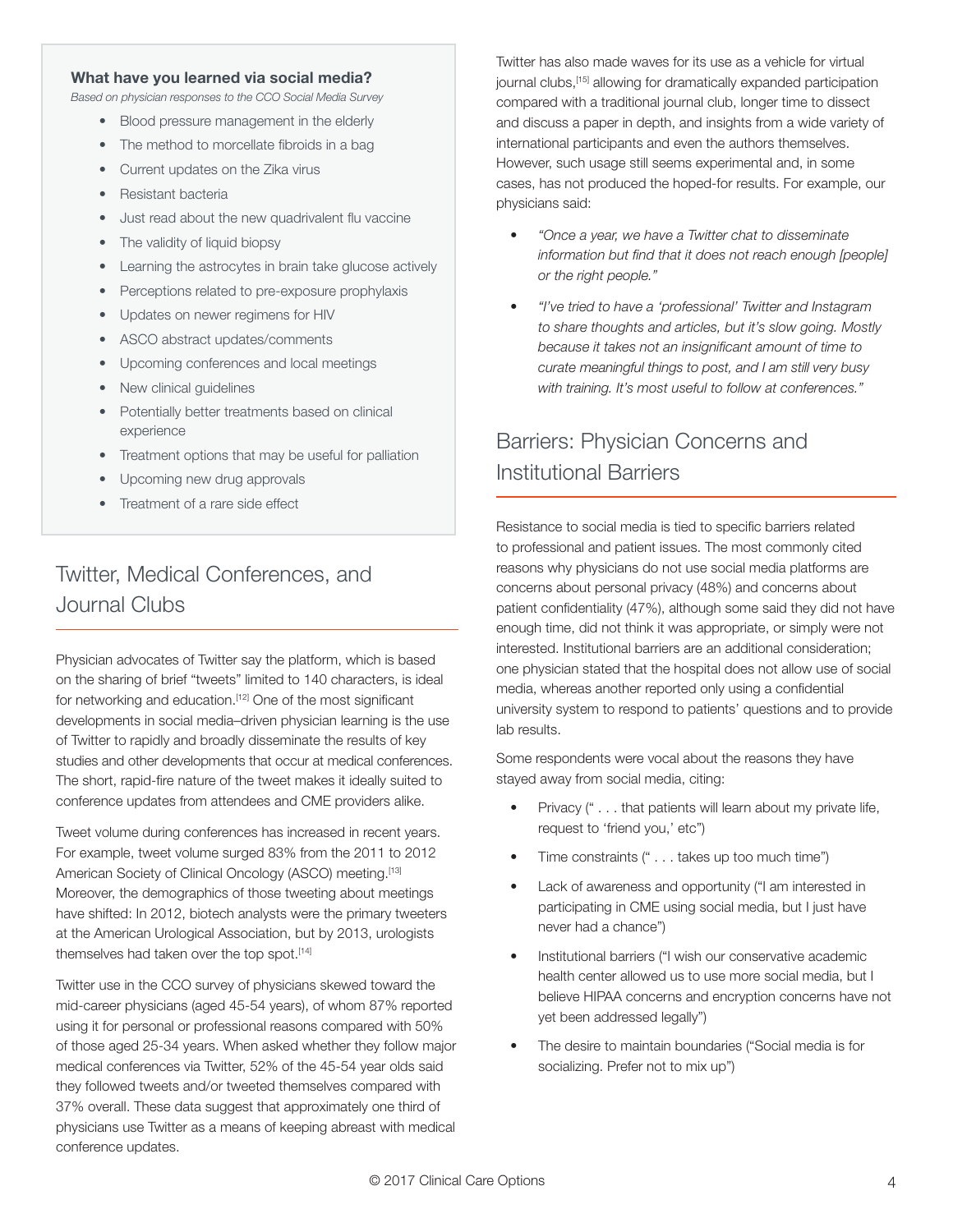### Red Alert: Social Media Notifications Are Great—for Some MDs

Clearly, one of the key uses of social media in the CME space is to disseminate information about newly available educational activities. The survey results suggest the message is getting through but only to some. More than one half (57%) of physicians said they had received a notification from some outlet, but only approximately 1 out of 10 physicians said they received such notifications through Facebook, and numbers for Twitter and LinkedIn were also in that range, whereas a fair number reported getting such notifications through QuantiaMD (34%) and Doximity (28%).

When physicians were asked if they recalled the specific notifications for any CME activities that they have received, their replies included:

- • Advances in the diagnosis of pulmonary carcinoma
- • Treatment options in type 2 diabetes
- Reducing cardiovascular risk in dyslipidemia
- Hepatitis C virus treatment
- HIV and infectious disease cases
- • Irritable bowel syndrome
- Immunotherapy
- Targeted therapy for lung cancer
- Iron overload
- Management of multiple myeloma
- HIV pre-exposure prophylaxis
- • Treatment of bacterial infections (Gram negative rods)
- New treatment options for psoriatic arthritis and ankylosing spondylitis

#### Patient Communication

Although email and patient portals are not social media, strictly speaking, the survey also explored how physician learners are interacting with, educating, and sharing content with patients through these platforms. Overall, 43% of learners said they do use email to communicate with patients. Notably, 55- to 64-year-old respondents of the survey seemed somewhat more likely than other age groups to use email in this manner (53%), and men were slightly more likely to report they had emailed patients vs women (46% vs 38%, respectively).

Midwestern physicians in the sample were less likely to email patients (29%), and of interest, there was a clear linear trend in email use favoring urban doctors (46% reported emailing patients vs 39% for suburban and 27% for rural). However, it is worth noting that most of the respondents were urban and suburban, with fewer rural physicians represented, so this subset analysis should be viewed as exploratory and hypothesis-generating.

#### **Will Social Media Growth Continue?**

Many physicians seem to have made up their mind about social media for education and/or other professional uses. Either they use it or they have a clear reason why they do not, such as privacy or time constraints. On the other hand, 29% of physicians stated there was "no particular reason . . . just have not used it."

Could these physicians be social media converts, given the chance? There is indeed some evidence to suggest that physicians not accustomed to using social media for learning may start to favor it after being exposed to it in an educational context.

When program planners at Johns Hopkins Bayview Medical Center launched the residency-specific Twitter page @TEACHbayview, they found there was a significant increase in the use and frequency of Twitter for medical education over the ensuing 6 months.<sup>[16]</sup> Like most residents today, the Bayview trainees were already heavy social media users, although only a minority used Twitter for medical education. Yet, after the launching and raising awareness of the Twitter page, the number of residents using Twitter for medical education weekly increased from 11% to 60%. The residents also developed more favorable attitudes toward social media– based medical education as a result of the intervention.

The missing link here is outcomes: Did this intervention have an appreciable impact on learning for these internal medicine residents? The authors did not measure it, and it remains an open question. Likewise, in a recent meta-analysis of 10 studies looking at how medical students use social networking sites for learning, none explored the impact of social media on academic performance.<sup>[17]</sup>

Moreover, the data suggest that email use with patients may be specialty specific. For example, reported rates were 41% among infectious disease specialists and 52% among oncology specialists but only 29% among primary care physicians. However, the diversity of specialties represented in the survey makes it difficult to make cross-specialty comparisons with a large degree of confidence.

Patient portals are a similar story—at least on the surface. Overall, 44% of learners said they used portals to communicate with patients, almost identical to the proportion who use email. However, this time, the 55-64 year olds were much less likely to use portals for patient communication (34%), as were men (41% vs 49% for women). And in a reversal of the urban-to-rural trend seen in email, portal use was less frequently reported for urban physicians (40% vs 53% for suburban and 64% for rural).

It is also important to note that the survey did not evaluate the potential relationships among use of email for patient communication and clinicians' use of electronic medical records with patient portals or use of bidirectional apps such as WellDoc and others.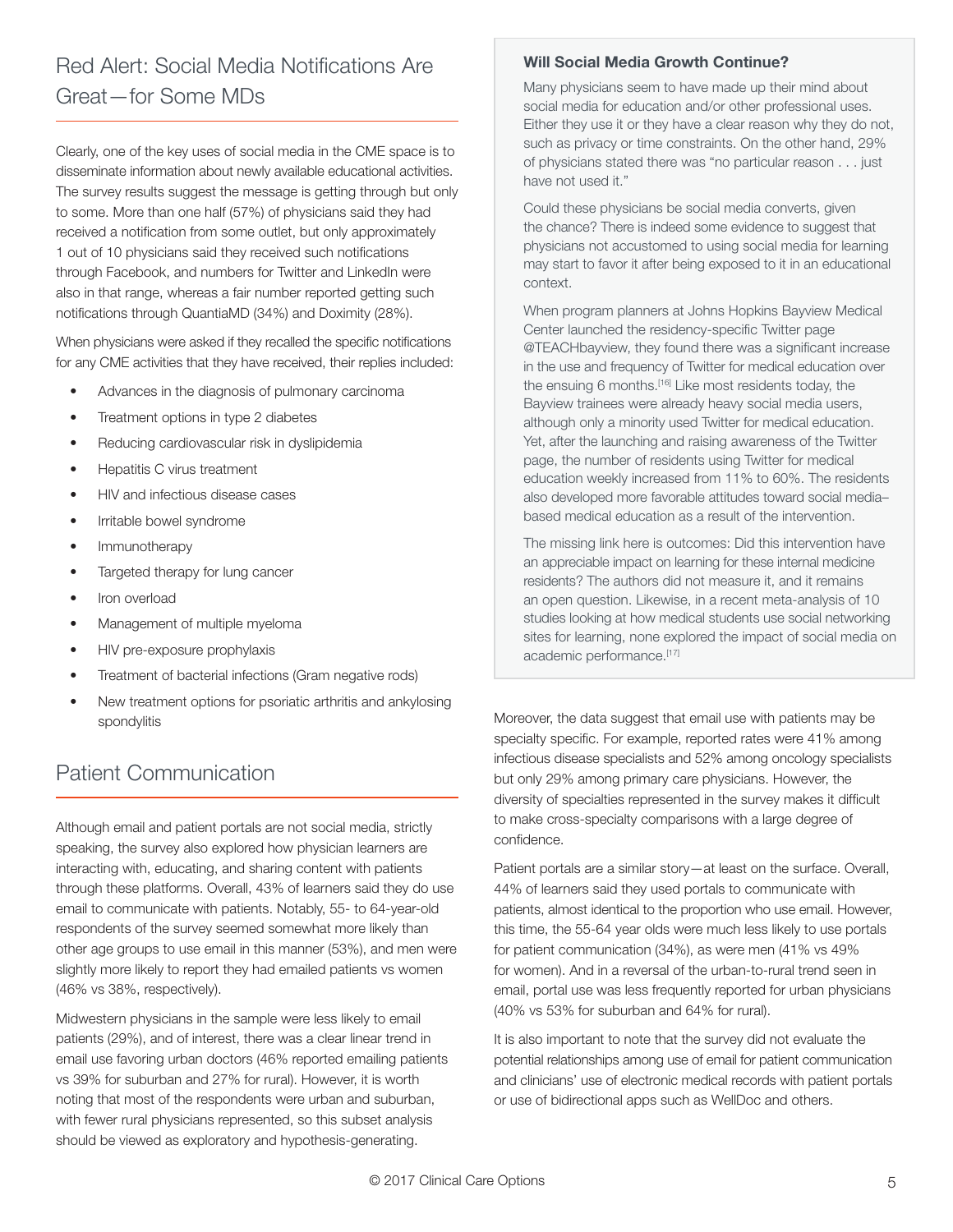#### Limitations and Caveats

It is hard to study social media in a vacuum. In order to reach survey participants, an email was sent out to site members who have elected to receive emails from CCO. Because they are email users and they have opted in to these messages, the participants in this survey may represent established technology adopters who may be more inclined than others to be active online and, in particular, with social media. That said, email is very widespread today; moreover, there is no particular reason to think that the social media behaviors of physicians who have opted out of our survey emails would be different from those of physicians who have opted in to receive emails.

Although we believe the results of this survey are a reasonable surrogate for the attitudes and opinions of US physicians regarding social media, caution is warranted that the survey-taking population is not a general sample of US physicians but a sample of US physicians who are members of CCO. Finally, some of the demographic breakouts and other subsets described are by design based on smaller numbers of learners, and thus, should be viewed as hypothesis-generating rather than conclusive.

#### Recommendations

Based on current demographic trends and the results of this study, we recommend that CME planners, providers, and stakeholders seek out practical ways to incorporate proven social media tools and strategies into their educational programs to drive engagement, while considering new ways to evolve education through experimentation and innovation.

In particular, our recommendations are:

**Think young.** Thanks to high levels of social media adoption, younger physicians (such as residents and fellows) will more likely be the beneficiaries of CME-based social media initiatives. Mayo Clinic researchers found that younger CME course participants had more favorable attitudes toward social media, and as a result, they recommended course directors guide their efforts toward the "more youthful, technology-savvy CME participant"<sup>[18]</sup> - keeping in mind that such strategies will only become more relevant as more Millennials enter the healthcare workforce.

**Leverage and innovate.** What is being done now that potentially could be done better or differently by using social media? Can a Facebook group be used to obtain a deeper assessment of educational needs? Is there an opportunity for obtaining postactivity follow-ups on Twitter? Social media experiments are a high-risk, but potentially high-reward, venture that could yield new insights on how to reach physicians, educate them, and measure the impact of education.

**Content is key.** We found that when our physician learners use social media, they are mainly seeking to absorb news and information and learn about new CME activities. That is in line with a broader survey of physicians showing that at work they used social media to keep up with healthcare news (40%), whereas there was somewhat less interest in discussion with peers (33%) and progressively less interest in using it for practice marketing (20%) and connecting with patients (7%).<sup>[19]</sup> With that in mind, CME providers can meet the needs of physicians by making new activities and educational content readily accessible via social media feeds.

**Allow for interaction.** Content consumption dominates social media, but that does not diminish the social aspect. Remember that our study and others show that a sizeable chunk of social media–savvy physicians (at least one third) value the discussion opportunities that social media provides. Make it easy to share the content on social media. Consider taking it one step further and allow for discussion opportunities, such as CCO's ClinicalThought™ platform, where we have made it easy for physicians to interact and discuss the latest data—with each other and with the experts themselves who are making news and helping put that news in clinical context.

**Keep it relevant.** A cardiologist is not necessarily going to be interested in best practices for treating psychiatric disorders unless, perhaps, best practice involves drugs that may elevate the patient's cardiovascular risk. Think about the audience when choosing content for social media feeds, but look for opportunities to think outside the box and use social media to deliver relevant education that the physician may otherwise not encounter.

**Make it engaging.** "Social" implies a group comprising individuals who speak with each other, not at each other. Develop a social media "voice" and tone<sup>[20]</sup> that approximates conversation and is appropriate to your audience.

**Rethink learning measurement.** One of the biggest challenges at the intersection of social media and CME is how to analyze the formal and informal learning that takes place as a physician participates in an activity or accesses the resources and people that make up his or her personal learning network. Li and colleagues<sup>[21]</sup> have proposed a conceptual model for analyzing social media learning that has the potential to yield new insights. We are currently interested in our learners' online interactions on our ClinicalThought™ expert-driven social media platform and think an analysis of learner comments and questions may help us quantify the informal learning that is taking place online.

**Redefine metrics.** Speaking of engagement, consider looking beyond the traditional measures of engagement to find data that tell the whole story behind the learner's interaction with the content. How often is your CME content shared? How many learners do you reach with each social media interaction? How often are users commenting and interacting with one another?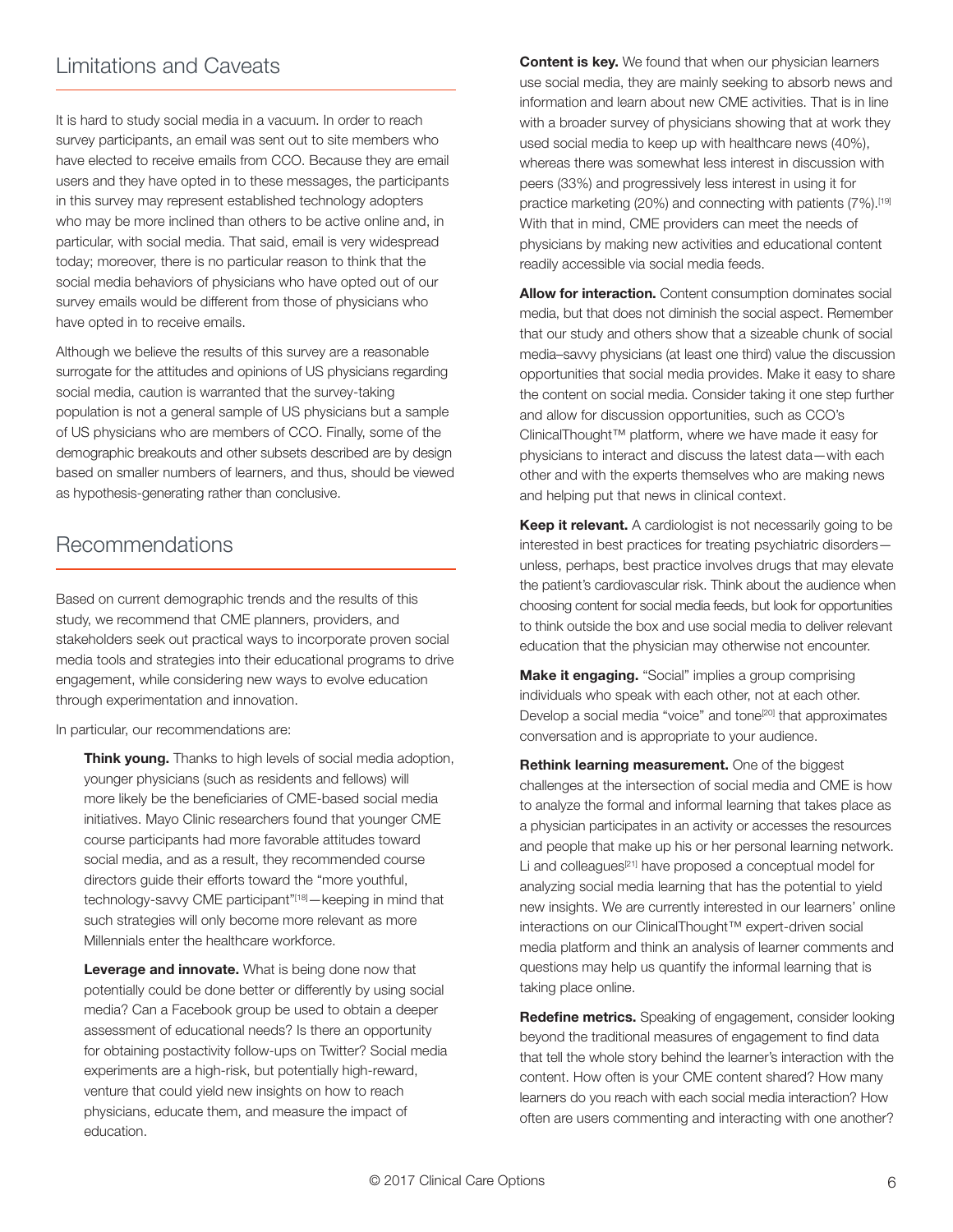**Try social promotion.** Given the demands on a physician's time and attention, it is sometimes a big challenge to get the word out to them on social media. The major platforms offer multiple ways to advertise, boost posts, and otherwise help highlight a specific message. A single promotion or small campaign could be deployed to test the waters and determine if such an approach spurs additional engagement among members of the target audience.

#### Social Media Tomorrow: Cautions, Caveats, and Optimism

As social media has come of age, it is not only integral to general social issues, but increasingly a part of physicians' professional lives. It is a particularly relevant tool for informal learning, for finding the CME activities most relevant to their clinical practice, and in some cases, such as CCO's ClinicalThought<sup>™</sup> and *in*Practice® Training Program, social interaction is integral to the education itself.

But not all physicians are the same. An analysis of the attitudes and preferences of our US physician population reveals some strong opinions that we should keep in mind. Just as some physicians flock to it, some continue to be skeptical of combining structured CME activities with immersive, free-wheeling social media platforms that elicit concerns about privacy, appropriateness, patient confidentiality, and time constraints.

Therefore, we end this white paper not with an ebullient call to action that proclaims social media as the future of CME, but with a call to our CME colleagues to follow a path that walks a careful line between *practical integration and forward-thinking experimentation.* Our experience with social media, and our interactions with physicians, tell us that social media is a tool that can be judiciously used to help reach learners and enhance the learning experience.

We are excited by the promise of incorporating more social features into educational activities and making more content available via social media for those physicians who are plugged in and receptive to using Facebook, Twitter, and other platforms as adjuncts to their own "personal learning network"—that is to say, the informal web of people and resources that clinicians cultivate and access, not only through Web browsers and mobile devices, but also offline, in order to learn and provide the best patient care possible.

We are particularly excited to continue our exploration and incorporation of social features in the ClinicalThought™ expert-driven social media platform, the *in*Practice® point-of-care resource, and our *in*Practice® Training Program that offers collaborative opportunities for residents, fellows, and program directors. All the while, we are honing our social media strategy to offer more targeted content to learners who have followed us on the leading social media platforms and are planning new ways to experiment and innovate using social media to help make CME even more relevant to the practicing physician.

#### About Clinical Care Options

Clinical Care Options (CCO), a leader in the development of innovative, interactive, online, and live CME-certified CME programs and proprietary medical education technologies for healthcare professionals, creates and publishes original CME and information resources that are designed specifically for healthcare providers. CCO's educational programs are developed not only to provide the latest scientific information, but also to support the understanding, confidence, application, and competence of healthcare professional learners. In addition to the latest point-of-care resource, *in*Practice®, CCO provides a spectrum of live and online educational programs and formats.

#### **CONTACT:**

#### **Andrew D. Bowser, ELS, CHCP** *Director of Educational Strategy and Outcomes* Clinical Care Options 12001 Sunrise Valley Drive, Suite 300 Reston, VA 20191 646-258-2457 abowser@clinicaloptions.com

clinicaloptions.com